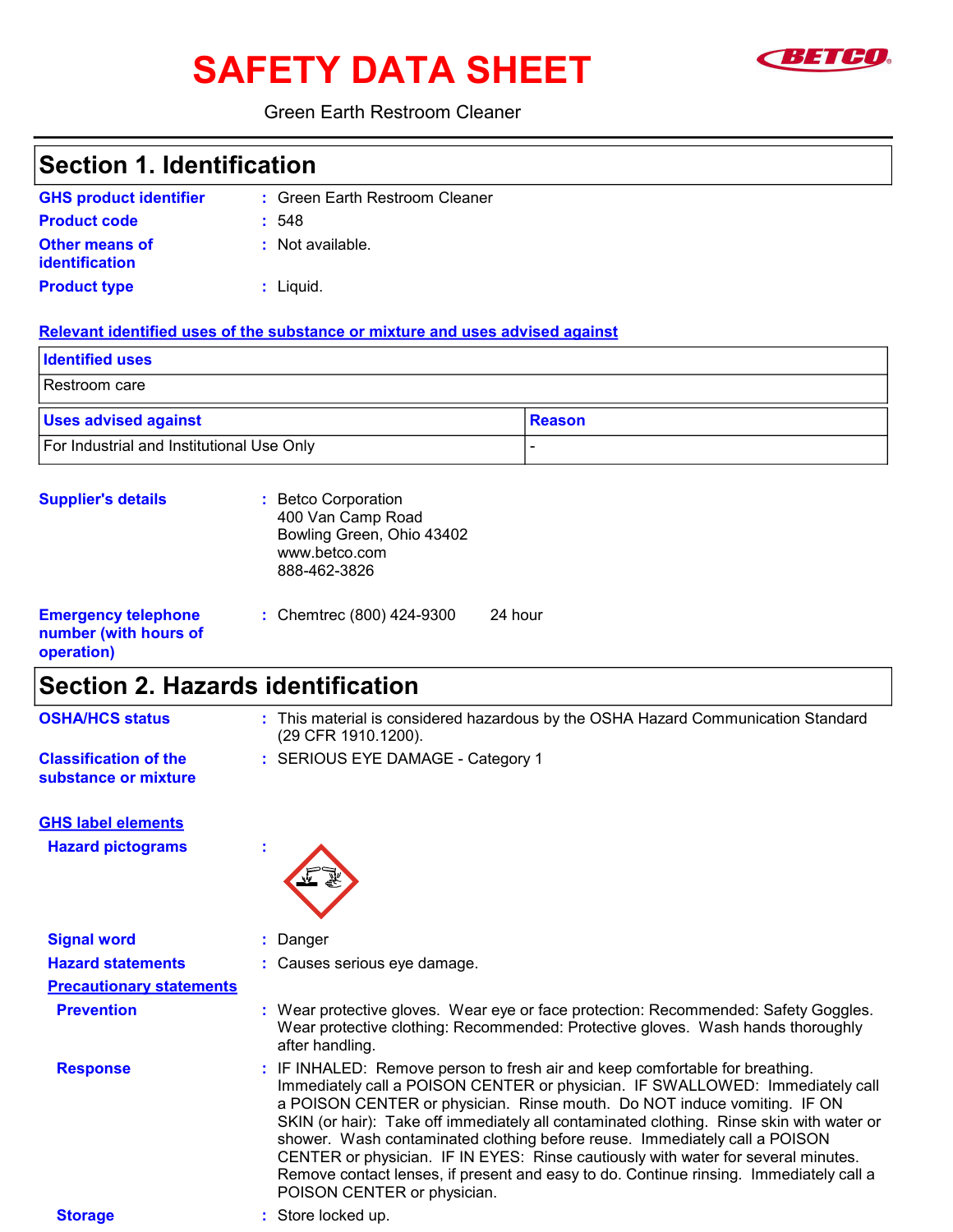### **Section 2. Hazards identification**

**Disposal** 

: Dispose of contents and container in accordance with all local, regional, national and international regulations.

**Hazards not otherwise** classified

### Section 3. Composition/information on ingredients

: None known.

| <b>Substance/mixture</b> | : Mixture          |
|--------------------------|--------------------|
| <b>Other means of</b>    | $:$ Not available. |
| identification           |                    |

| <b>Ingredient name</b>                                                | $\frac{9}{6}$  | <b>CAS number</b> |
|-----------------------------------------------------------------------|----------------|-------------------|
| urea hydrochloride                                                    | $\geq 10 - 25$ | 506-89-8          |
| 2-(2-butoxyethoxy)ethanol                                             | ≤5             | 112-34-5          |
| Alcohols, C9-11, ethoxylated                                          | l≤3            | 68439-46-3        |
| D-Glucopyranose, oligomeric, C10-16-alkyl glycosides                  | l≤3            | 110615-47-9       |
| 1-Propanaminium, 3-amino-N-(carboxymethyl)-N,N-dimethyl-, N-coco acyl | 3≥ ا           | 61789-40-0        |
| derivs., hydroxides, inner salts                                      |                |                   |

Any concentration shown as a range is to protect confidentiality or is due to batch variation.

There are no additional ingredients present which, within the current knowledge of the supplier and in the concentrations applicable, are classified as hazardous to health or the environment and hence require reporting in this section.

Occupational exposure limits, if available, are listed in Section 8.

### **Section 4. First aid measures**

### **Description of necessary first aid measures**

| Eye contact         | : Get medical attention immediately. Call a poison center or physician. Immediately flush<br>eyes with plenty of water, occasionally lifting the upper and lower eyelids. Check for and<br>remove any contact lenses. Continue to rinse for at least 10 minutes. Chemical burns<br>must be treated promptly by a physician.                                                                                                                                                                                                                                                                                                                                                                                                                                                                                                                                                                                  |
|---------------------|--------------------------------------------------------------------------------------------------------------------------------------------------------------------------------------------------------------------------------------------------------------------------------------------------------------------------------------------------------------------------------------------------------------------------------------------------------------------------------------------------------------------------------------------------------------------------------------------------------------------------------------------------------------------------------------------------------------------------------------------------------------------------------------------------------------------------------------------------------------------------------------------------------------|
| <b>Inhalation</b>   | : Get medical attention immediately. Call a poison center or physician. Remove victim to<br>fresh air and keep at rest in a position comfortable for breathing. If it is suspected that<br>fumes are still present, the rescuer should wear an appropriate mask or self-contained<br>breathing apparatus. If not breathing, if breathing is irregular or if respiratory arrest<br>occurs, provide artificial respiration or oxygen by trained personnel. It may be<br>dangerous to the person providing aid to give mouth-to-mouth resuscitation. If<br>unconscious, place in recovery position and get medical attention immediately. Maintain<br>an open airway. Loosen tight clothing such as a collar, tie, belt or waistband. In case of<br>inhalation of decomposition products in a fire, symptoms may be delayed. The exposed<br>person may need to be kept under medical surveillance for 48 hours. |
| <b>Skin contact</b> | : Wash contaminated skin with soap and water. Remove contaminated clothing and<br>shoes. Wash contaminated clothing thoroughly with water before removing it, or wear<br>gloves. Continue to rinse for at least 10 minutes. Wash clothing before reuse. Clean<br>shoes thoroughly before reuse.                                                                                                                                                                                                                                                                                                                                                                                                                                                                                                                                                                                                              |
| <b>Ingestion</b>    | : Get medical attention immediately. Call a poison center or physician. Wash out mouth<br>with water. Remove dentures if any. Remove victim to fresh air and keep at rest in a<br>position comfortable for breathing. If material has been swallowed and the exposed<br>person is conscious, give small quantities of water to drink. Stop if the exposed person<br>feels sick as vomiting may be dangerous. Do not induce vomiting unless directed to do<br>so by medical personnel. If vomiting occurs, the head should be kept low so that vomit<br>does not enter the lungs. Chemical burns must be treated promptly by a physician.<br>Never give anything by mouth to an unconscious person. If unconscious, place in<br>recovery position and get medical attention immediately. Maintain an open airway.<br>Loosen tight clothing such as a collar, tie, belt or waistband.                          |

Most important symptoms/effects, acute and delayed **Potential acute health effects**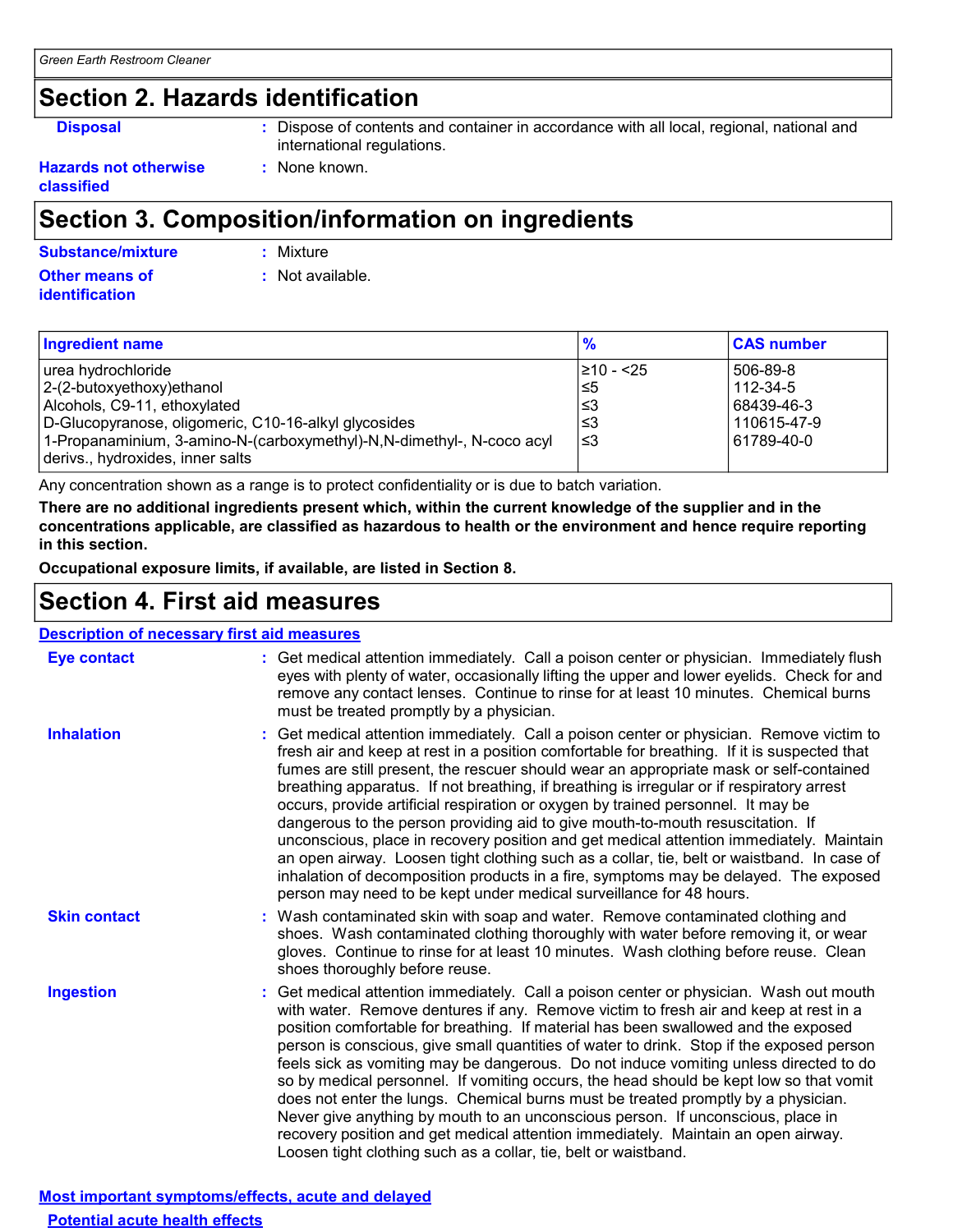## Section 4. First aid measures

| <b>Inhalation</b>                   | : No known significant effects or critical hazards.                                                                                                                                                                                                                                                                                                                                                             |
|-------------------------------------|-----------------------------------------------------------------------------------------------------------------------------------------------------------------------------------------------------------------------------------------------------------------------------------------------------------------------------------------------------------------------------------------------------------------|
| <b>Skin contact</b>                 | : No known significant effects or critical hazards.                                                                                                                                                                                                                                                                                                                                                             |
| <b>Ingestion</b>                    | : No known significant effects or critical hazards.                                                                                                                                                                                                                                                                                                                                                             |
| <b>Over-exposure signs/symptoms</b> |                                                                                                                                                                                                                                                                                                                                                                                                                 |
| <b>Eye contact</b>                  | : Adverse symptoms may include the following:<br>pain<br>watering<br>redness                                                                                                                                                                                                                                                                                                                                    |
| <b>Inhalation</b>                   | : No specific data.                                                                                                                                                                                                                                                                                                                                                                                             |
| <b>Skin contact</b>                 | : Adverse symptoms may include the following:<br>pain or irritation<br>redness<br>blistering may occur                                                                                                                                                                                                                                                                                                          |
| <b>Ingestion</b>                    | : Adverse symptoms may include the following:<br>stomach pains                                                                                                                                                                                                                                                                                                                                                  |
|                                     | Indication of immediate medical attention and special treatment needed, if necessary                                                                                                                                                                                                                                                                                                                            |
| <b>Notes to physician</b>           | : In case of inhalation of decomposition products in a fire, symptoms may be delayed.<br>The exposed person may need to be kept under medical surveillance for 48 hours.                                                                                                                                                                                                                                        |
| <b>Specific treatments</b>          | : No specific treatment.                                                                                                                                                                                                                                                                                                                                                                                        |
| <b>Protection of first-aiders</b>   | : No action shall be taken involving any personal risk or without suitable training. If it is<br>suspected that fumes are still present, the rescuer should wear an appropriate mask or<br>self-contained breathing apparatus. It may be dangerous to the person providing aid to<br>give mouth-to-mouth resuscitation. Wash contaminated clothing thoroughly with water<br>before removing it, or wear gloves. |

See toxicological information (Section 11)

### **Section 5. Fire-fighting measures**

| <b>Extinguishing media</b>                               |                                                                                                                                                                                                     |
|----------------------------------------------------------|-----------------------------------------------------------------------------------------------------------------------------------------------------------------------------------------------------|
| <b>Suitable extinguishing</b><br>media                   | : Use an extinguishing agent suitable for the surrounding fire.                                                                                                                                     |
| <b>Unsuitable extinguishing</b><br>media                 | : None known.                                                                                                                                                                                       |
| <b>Specific hazards arising</b><br>from the chemical     | : In a fire or if heated, a pressure increase will occur and the container may burst.                                                                                                               |
| <b>Hazardous thermal</b><br>decomposition products       | : Decomposition products may include the following materials:<br>carbon dioxide<br>carbon monoxide<br>nitrogen oxides<br>halogenated compounds                                                      |
| <b>Special protective actions</b><br>for fire-fighters   | : Promptly isolate the scene by removing all persons from the vicinity of the incident if<br>there is a fire. No action shall be taken involving any personal risk or without suitable<br>training. |
| <b>Special protective</b><br>equipment for fire-fighters | : Fire-fighters should wear appropriate protective equipment and self-contained breathing<br>apparatus (SCBA) with a full face-piece operated in positive pressure mode.                            |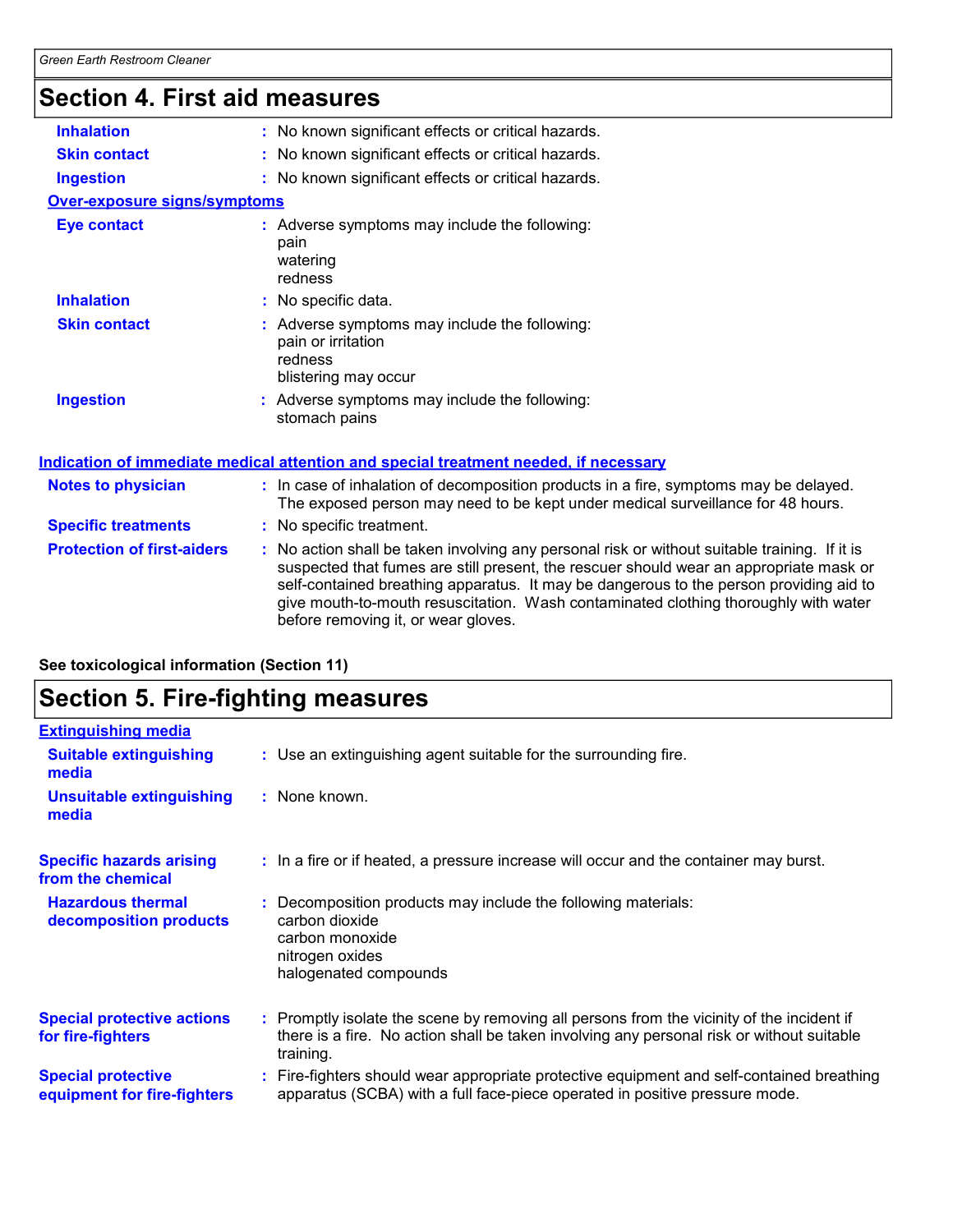### Section 6. Accidental release measures

| <b>Personal precautions, protective equipment and emergency procedures</b> |                                                                                                                                                                                                                                                                                                                                                                                                                                                                                                                                                                                                                                                                                                                                                                                                                           |  |  |
|----------------------------------------------------------------------------|---------------------------------------------------------------------------------------------------------------------------------------------------------------------------------------------------------------------------------------------------------------------------------------------------------------------------------------------------------------------------------------------------------------------------------------------------------------------------------------------------------------------------------------------------------------------------------------------------------------------------------------------------------------------------------------------------------------------------------------------------------------------------------------------------------------------------|--|--|
| For non-emergency<br>personnel                                             | : No action shall be taken involving any personal risk or without suitable training.<br>Evacuate surrounding areas. Keep unnecessary and unprotected personnel from<br>entering. Do not touch or walk through spilled material. Do not breathe vapor or mist.<br>Provide adequate ventilation. Wear appropriate respirator when ventilation is<br>inadequate. Put on appropriate personal protective equipment.                                                                                                                                                                                                                                                                                                                                                                                                           |  |  |
|                                                                            | For emergency responders : If specialized clothing is required to deal with the spillage, take note of any information in<br>Section 8 on suitable and unsuitable materials. See also the information in "For non-<br>emergency personnel".                                                                                                                                                                                                                                                                                                                                                                                                                                                                                                                                                                               |  |  |
| <b>Environmental precautions</b>                                           | : Avoid dispersal of spilled material and runoff and contact with soil, waterways, drains<br>and sewers. Inform the relevant authorities if the product has caused environmental<br>pollution (sewers, waterways, soil or air).                                                                                                                                                                                                                                                                                                                                                                                                                                                                                                                                                                                           |  |  |
| Methods and materials for containment and cleaning up                      |                                                                                                                                                                                                                                                                                                                                                                                                                                                                                                                                                                                                                                                                                                                                                                                                                           |  |  |
| <b>Small spill</b>                                                         | : Stop leak if without risk. Move containers from spill area. Dilute with water and mop up<br>if water-soluble. Alternatively, or if water-insoluble, absorb with an inert dry material and<br>place in an appropriate waste disposal container. Dispose of via a licensed waste<br>disposal contractor.                                                                                                                                                                                                                                                                                                                                                                                                                                                                                                                  |  |  |
| <b>Large spill</b>                                                         | : Stop leak if without risk. Move containers from spill area. Approach release from<br>upwind. Prevent entry into sewers, water courses, basements or confined areas. Wash<br>spillages into an effluent treatment plant or proceed as follows. Contain and collect<br>spillage with non-combustible, absorbent material e.g. sand, earth, vermiculite or<br>diatomaceous earth and place in container for disposal according to local regulations<br>(see Section 13). The spilled material may be neutralized with sodium carbonate,<br>sodium bicarbonate or sodium hydroxide. Dispose of via a licensed waste disposal<br>contractor. Contaminated absorbent material may pose the same hazard as the spilled<br>product. Note: see Section 1 for emergency contact information and Section 13 for<br>waste disposal. |  |  |

### Section 7. Handling and storage

| <b>Precautions for safe handling</b>                                             |                                                                                                                                                                                                                                                                                                                                                                                                                                                                                                                                                                                                                            |
|----------------------------------------------------------------------------------|----------------------------------------------------------------------------------------------------------------------------------------------------------------------------------------------------------------------------------------------------------------------------------------------------------------------------------------------------------------------------------------------------------------------------------------------------------------------------------------------------------------------------------------------------------------------------------------------------------------------------|
| <b>Protective measures</b>                                                       | : Put on appropriate personal protective equipment (see Section 8). Do not get in eyes or<br>on skin or clothing. Do not breathe vapor or mist. Do not ingest. If during normal use<br>the material presents a respiratory hazard, use only with adequate ventilation or wear<br>appropriate respirator. Keep in the original container or an approved alternative made<br>from a compatible material, kept tightly closed when not in use. Keep away from alkalis.<br>Empty containers retain product residue and can be hazardous. Do not reuse container.                                                               |
| <b>Advice on general</b><br>occupational hygiene                                 | : Eating, drinking and smoking should be prohibited in areas where this material is<br>handled, stored and processed. Workers should wash hands and face before eating,<br>drinking and smoking. Remove contaminated clothing and protective equipment before<br>entering eating areas. See also Section 8 for additional information on hygiene<br>measures.                                                                                                                                                                                                                                                              |
| <b>Conditions for safe storage,</b><br>including any<br><b>incompatibilities</b> | : Store in accordance with local regulations. Store in original container protected from<br>direct sunlight in a dry, cool and well-ventilated area, away from incompatible materials<br>(see Section 10) and food and drink. Store locked up. Separate from alkalis. Keep<br>container tightly closed and sealed until ready for use. Containers that have been<br>opened must be carefully resealed and kept upright to prevent leakage. Do not store in<br>unlabeled containers. Use appropriate containment to avoid environmental<br>contamination. See Section 10 for incompatible materials before handling or use. |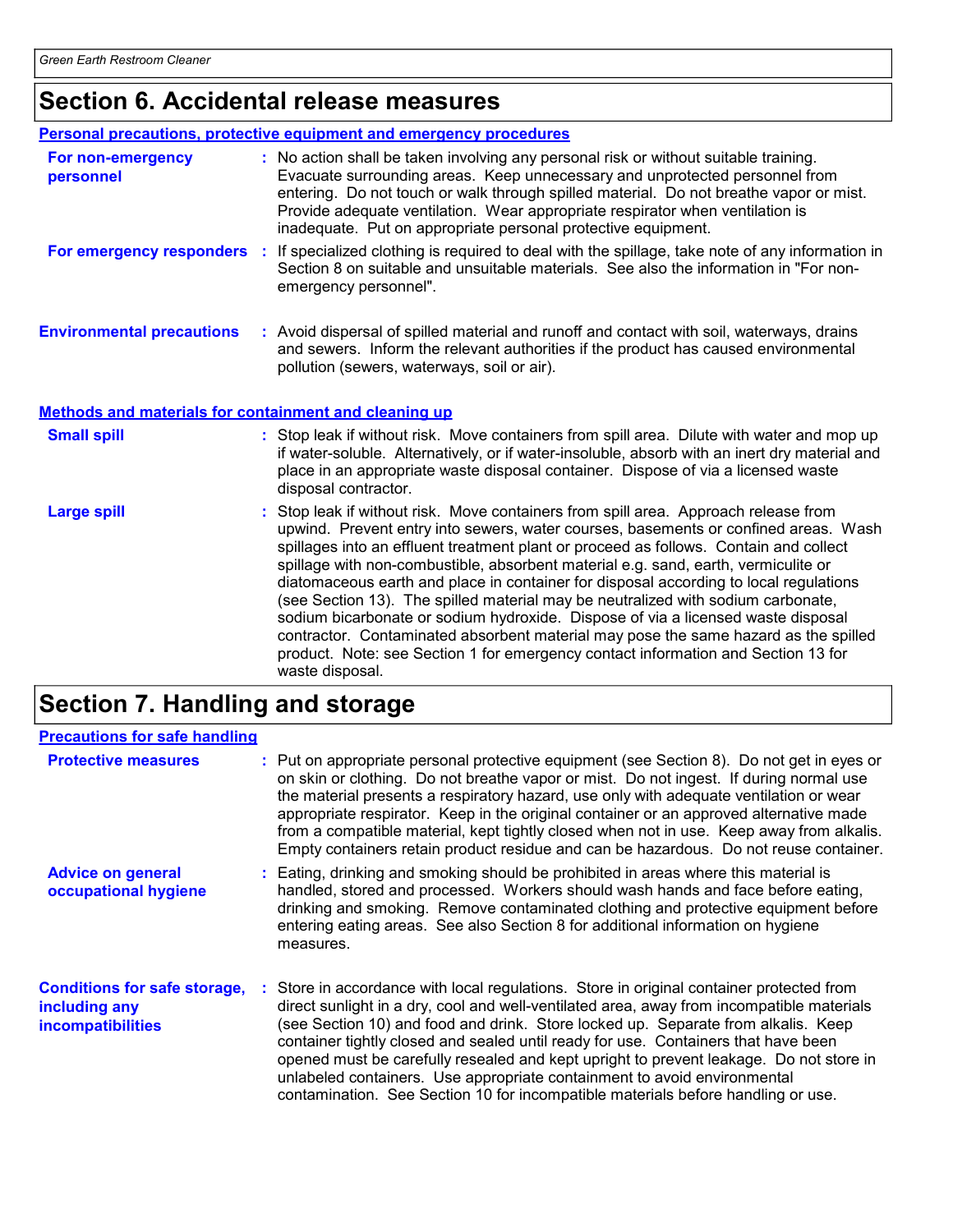### Section 8. Exposure controls/personal protection

#### **Control parameters**

#### **Occupational exposure limits**

| <b>Exposure limits</b>                    |
|-------------------------------------------|
| None.                                     |
| <b>ACGIH TLV (United States, 3/2018).</b> |
| TWA: 10 ppm 8 hours. Form: Inhalable      |
| fraction and vapor                        |
| None.                                     |
| None.                                     |
| None.                                     |
|                                           |

- : If user operations generate dust, fumes, gas, vapor or mist, use process enclosures, **Appropriate engineering** local exhaust ventilation or other engineering controls to keep worker exposure to **controls** airborne contaminants below any recommended or statutory limits. **Environmental exposure** : Emissions from ventilation or work process equipment should be checked to ensure
- they comply with the requirements of environmental protection legislation. In some controls cases, fume scrubbers, filters or engineering modifications to the process equipment will be necessary to reduce emissions to acceptable levels.

#### Individual protection measures

| <b>Hygiene measures</b>                     | : Wash hands, forearms and face thoroughly after handling chemical products, before<br>eating, smoking and using the lavatory and at the end of the working period.<br>Appropriate techniques should be used to remove potentially contaminated clothing.<br>Wash contaminated clothing before reusing. Ensure that eyewash stations and safety<br>showers are close to the workstation location.                                                                                                                                                                                                                      |
|---------------------------------------------|------------------------------------------------------------------------------------------------------------------------------------------------------------------------------------------------------------------------------------------------------------------------------------------------------------------------------------------------------------------------------------------------------------------------------------------------------------------------------------------------------------------------------------------------------------------------------------------------------------------------|
| <b>Eye/face protection</b>                  | : Safety eyewear complying with an approved standard should be used when a risk<br>assessment indicates this is necessary to avoid exposure to liquid splashes, mists,<br>gases or dusts. If contact is possible, the following protection should be worn, unless<br>the assessment indicates a higher degree of protection: chemical splash goggles and/<br>or face shield. If inhalation hazards exist, a full-face respirator may be required instead.<br>Recommended: Safety Goggles                                                                                                                               |
| <b>Skin protection</b>                      |                                                                                                                                                                                                                                                                                                                                                                                                                                                                                                                                                                                                                        |
| <b>Hand protection</b>                      | : Chemical-resistant, impervious gloves complying with an approved standard should be<br>worn at all times when handling chemical products if a risk assessment indicates this is<br>necessary. Considering the parameters specified by the glove manufacturer, check<br>during use that the gloves are still retaining their protective properties. It should be<br>noted that the time to breakthrough for any glove material may be different for different<br>glove manufacturers. In the case of mixtures, consisting of several substances, the<br>protection time of the gloves cannot be accurately estimated. |
| <b>Body protection</b>                      | : Personal protective equipment for the body should be selected based on the task being<br>performed and the risks involved and should be approved by a specialist before<br>handling this product. Recommended: Protective gloves                                                                                                                                                                                                                                                                                                                                                                                     |
| <b>Other skin protection</b>                | : Appropriate footwear and any additional skin protection measures should be selected<br>based on the task being performed and the risks involved and should be approved by a<br>specialist before handling this product.                                                                                                                                                                                                                                                                                                                                                                                              |
| <b>Respiratory protection</b>               | Based on the hazard and potential for exposure, select a respirator that meets the<br>appropriate standard or certification. Respirators must be used according to a<br>respiratory protection program to ensure proper fitting, training, and other important<br>aspects of use.                                                                                                                                                                                                                                                                                                                                      |
| التقارب والقارب والمرابط المستنبذ والمتناور |                                                                                                                                                                                                                                                                                                                                                                                                                                                                                                                                                                                                                        |

**Personal protective** equipment (Pictograms)

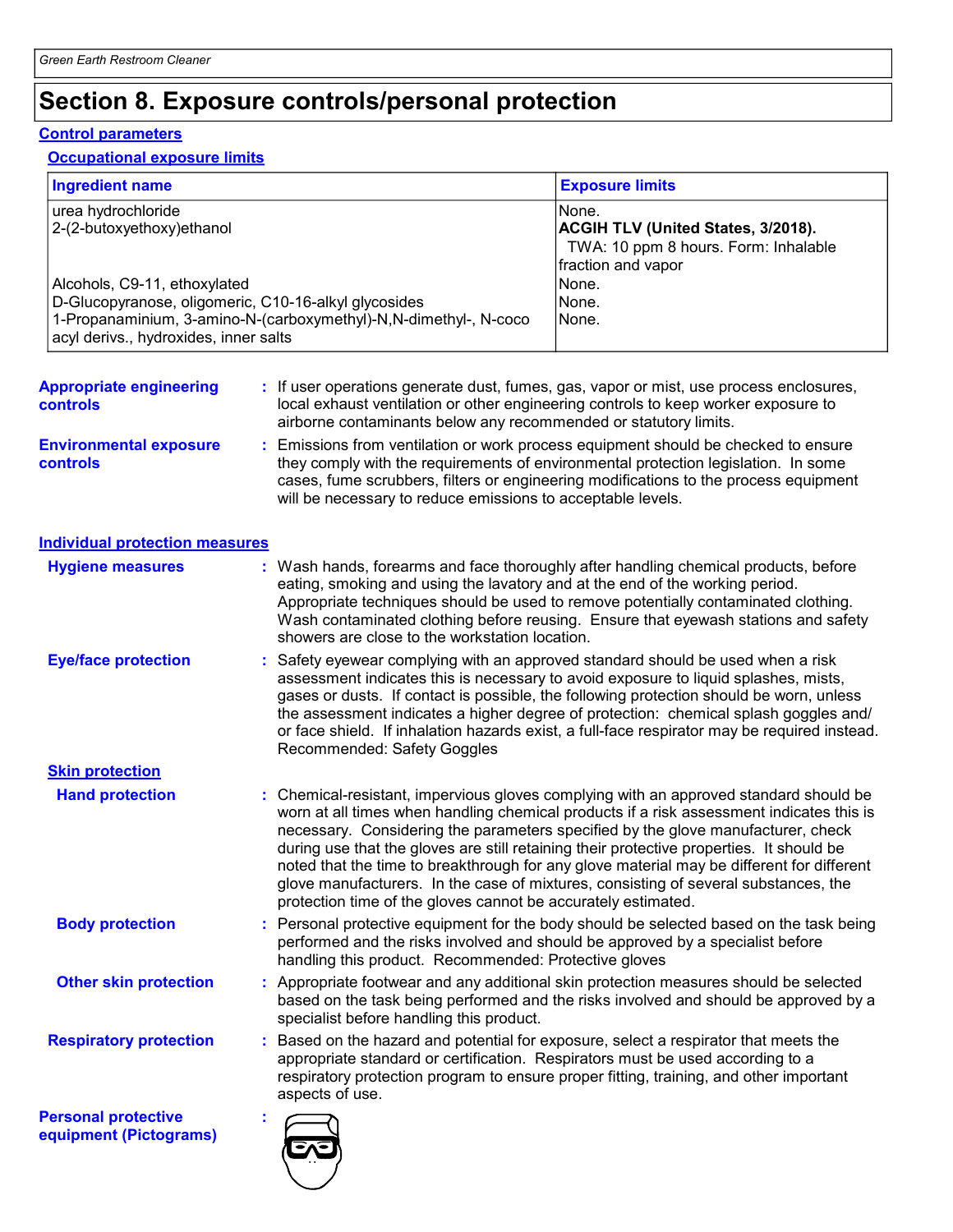### Section 9. Physical and chemical properties

#### **Appearance**

| <b>Physical state</b>                             | $:$ Liquid.                                                            |
|---------------------------------------------------|------------------------------------------------------------------------|
| <b>Color</b>                                      | : Green.                                                               |
| Odor                                              | : Fruity.-Floral.                                                      |
| <b>Odor threshold</b>                             | : Not available.                                                       |
| pH                                                | $: 0.2$ to 1.5                                                         |
| <b>Melting point</b>                              | : Not available.                                                       |
| <b>Boiling point</b>                              | : Not available.                                                       |
| <b>Flash point</b>                                | : Closed cup: >120°C (>248°F) [Product does not sustain combustion.]   |
| <b>Evaporation rate</b>                           | : Not available.                                                       |
| <b>Flammability (solid, gas)</b>                  | : Not available.                                                       |
| Lower and upper explosive<br>(flammable) limits   | : Not available.                                                       |
| <b>Vapor pressure</b>                             | : Not available.                                                       |
| <b>Vapor density</b>                              | : Not available.                                                       |
| <b>Relative density</b>                           | : 1.031                                                                |
| <b>Solubility</b>                                 | : Easily soluble in the following materials: cold water and hot water. |
| <b>Solubility in water</b>                        | : Not available.                                                       |
| <b>Partition coefficient: n-</b><br>octanol/water | : Not available.                                                       |
| <b>Auto-ignition temperature</b>                  | : Not available.                                                       |
| <b>Decomposition temperature</b>                  | : Not available.                                                       |
| <b>Viscosity</b>                                  | : Not available.                                                       |
| Flow time (ISO 2431)                              | : Not available.                                                       |

### **Section 10. Stability and reactivity**

| <b>Reactivity</b>                            | : No specific test data related to reactivity available for this product or its ingredients.              |
|----------------------------------------------|-----------------------------------------------------------------------------------------------------------|
| <b>Chemical stability</b>                    | : The product is stable.                                                                                  |
| <b>Possibility of hazardous</b><br>reactions | : Under normal conditions of storage and use, hazardous reactions will not occur.                         |
| <b>Conditions to avoid</b>                   | : No specific data.                                                                                       |
| <b>Incompatible materials</b>                | : Not available.                                                                                          |
| <b>Hazardous decomposition</b><br>products   | : Under normal conditions of storage and use, hazardous decomposition products should<br>not be produced. |

### **Section 11. Toxicological information**

#### **Information on toxicological effects**

#### **Acute toxicity**

| <b>Product/ingredient name</b>                                     | <b>Result</b>             | <b>Species</b> | <b>Dose</b>                | <b>Exposure</b>          |
|--------------------------------------------------------------------|---------------------------|----------------|----------------------------|--------------------------|
| 2-(2-butoxyethoxy)ethanol                                          | ILD50 Dermal<br>LD50 Oral | Rabbit<br>Rat  | 2700 mg/kg<br>$4500$ mg/kg | $\overline{\phantom{0}}$ |
| Alcohols, C9-11, ethoxylated                                       | ILD50 Oral                | Rat            | 1378 mg/kg                 | $\overline{\phantom{0}}$ |
| D-Glucopyranose, oligomeric,  LD50 Oral<br>C10-16-alkyl glycosides |                           | Rat            | 5000 g/kg                  |                          |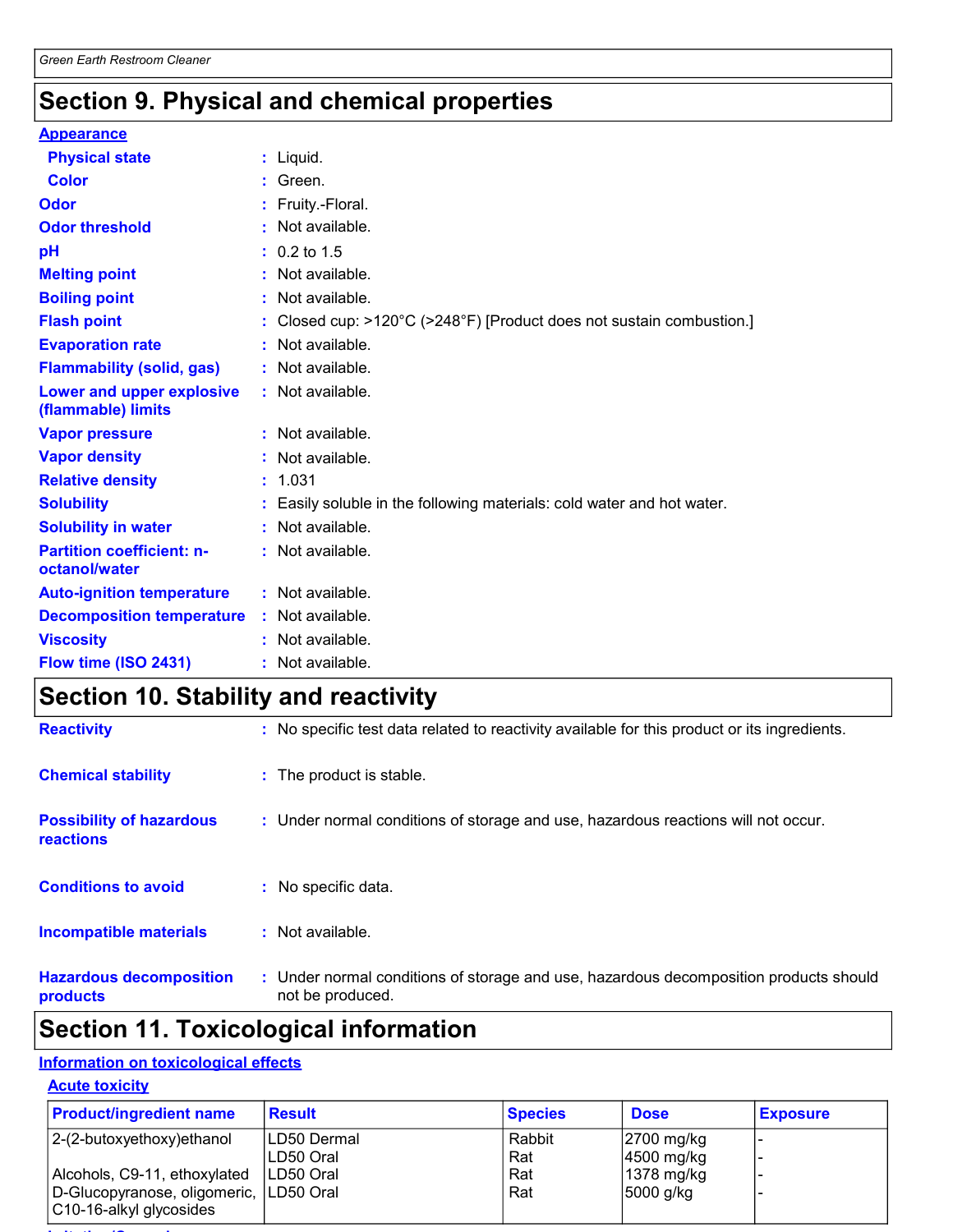### **Section 11. Toxicological information**

| <b>Product/ingredient name</b>                                                                                    | <b>Result</b>                                    | <b>Species</b>   | <b>Score</b> | <b>Exposure</b>                                | <b>Observation</b> |
|-------------------------------------------------------------------------------------------------------------------|--------------------------------------------------|------------------|--------------|------------------------------------------------|--------------------|
| 2-(2-butoxyethoxy)ethanol                                                                                         | Eyes - Moderate irritant                         | Rabbit           |              | 24 hours 20<br>milligrams                      |                    |
| 1-Propanaminium, 3-amino-<br>N-(carboxymethyl)-N,N-<br>dimethyl-, N-coco acyl derivs.,<br>hydroxides, inner salts | Eyes - Severe irritant<br>Eyes - Severe irritant | Rabbit<br>Rabbit |              | 20 milligrams<br>24 hours 100<br>l microliters |                    |

#### **Sensitization**

Not available.

#### **Mutagenicity**

Not available.

#### **Carcinogenicity**

Not available.

#### **Reproductive toxicity**

Not available.

#### **Teratogenicity**

Not available.

#### **Specific target organ toxicity (single exposure)**

Not available.

#### **Specific target organ toxicity (repeated exposure)**

Not available.

#### **Aspiration hazard**

Not available.

| Information on the likely<br>routes of exposure | : Routes of entry anticipated: Oral, Dermal.<br>Routes of entry not anticipated: Inhalation. |
|-------------------------------------------------|----------------------------------------------------------------------------------------------|
| <b>Potential acute health effects</b>           |                                                                                              |
| <b>Eye contact</b>                              | : Causes serious eye damage.                                                                 |
| <b>Inhalation</b>                               | : No known significant effects or critical hazards.                                          |
| <b>Skin contact</b>                             | : No known significant effects or critical hazards.                                          |
| <b>Ingestion</b>                                | : No known significant effects or critical hazards.                                          |

#### Symptoms related to the physical, chemical and toxicological characteristics

| <b>Eye contact</b>  | : Adverse symptoms may include the following:<br>pain<br>watering<br>redness                           |
|---------------------|--------------------------------------------------------------------------------------------------------|
| <b>Inhalation</b>   | : No specific data.                                                                                    |
| <b>Skin contact</b> | : Adverse symptoms may include the following:<br>pain or irritation<br>redness<br>blistering may occur |
| <b>Ingestion</b>    | : Adverse symptoms may include the following:<br>stomach pains                                         |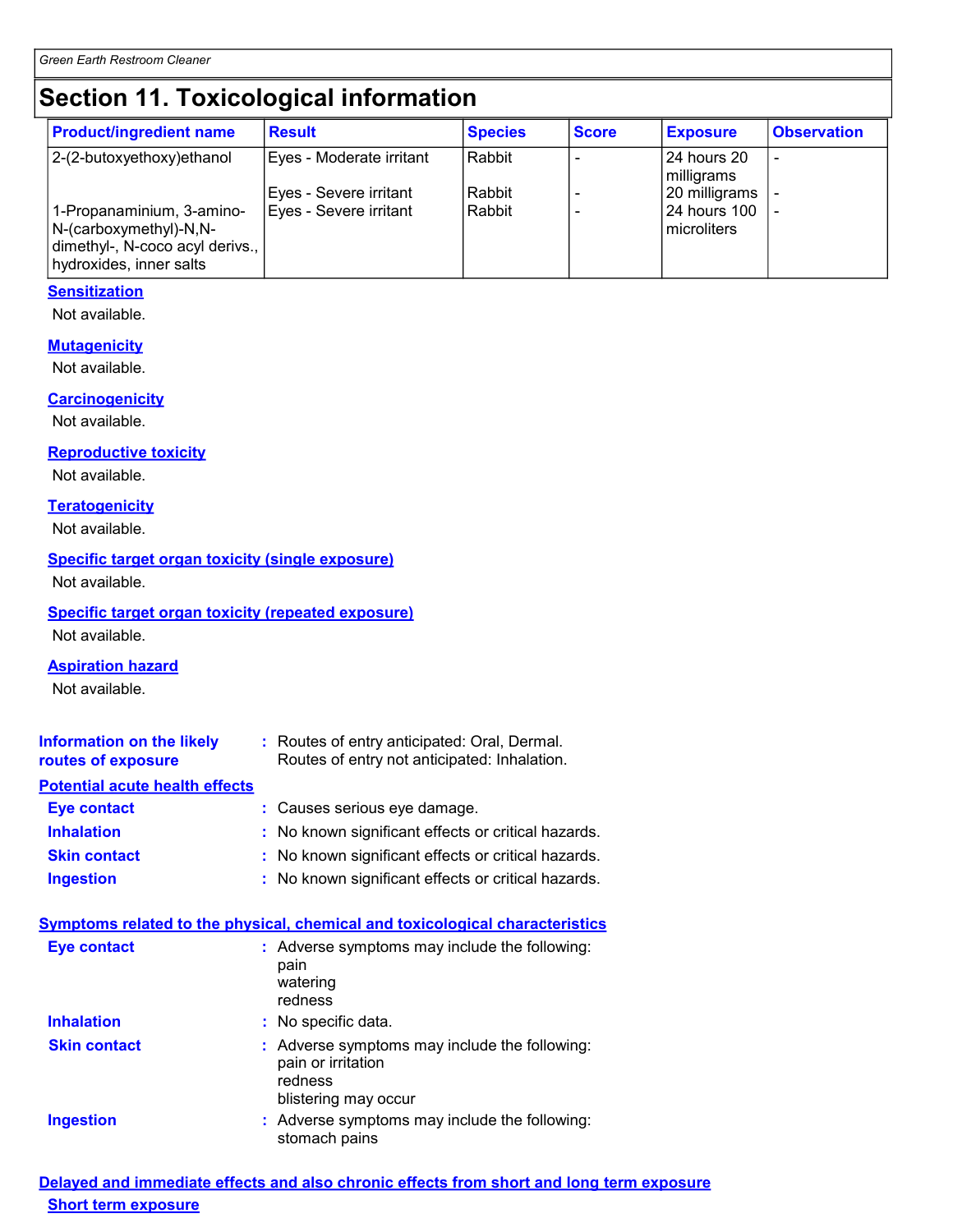### **Section 11. Toxicological information**

| <b>Potential immediate</b><br><b>effects</b>      | $:$ Not available.                                  |
|---------------------------------------------------|-----------------------------------------------------|
| <b>Potential delayed effects : Not available.</b> |                                                     |
| <b>Long term exposure</b>                         |                                                     |
| <b>Potential immediate</b><br><b>effects</b>      | $:$ Not available.                                  |
| <b>Potential delayed effects : Not available.</b> |                                                     |
| <b>Potential chronic health effects</b>           |                                                     |
| Not available.                                    |                                                     |
| <b>General</b>                                    | : No known significant effects or critical hazards. |
| <b>Carcinogenicity</b>                            | : No known significant effects or critical hazards. |
| <b>Mutagenicity</b>                               | : No known significant effects or critical hazards. |
| <b>Teratogenicity</b>                             | : No known significant effects or critical hazards. |
| <b>Developmental effects</b>                      | : No known significant effects or critical hazards. |
| <b>Fertility effects</b>                          | : No known significant effects or critical hazards. |

#### **Numerical measures of toxicity**

#### **Acute toxicity estimates**

| <b>Route</b> | <b>ATE value</b> |
|--------------|------------------|
| Oral         | 4166.67 mg/kg    |

### **Section 12. Ecological information**

#### **Toxicity Product/ingredient name Result Species Exposure** 2-(2-butoxyethoxy)ethanol Acute LC50 1300000 µg/l Fresh water 96 hours Fish - Lepomis macrochirus Alcohols, C9-11, ethoxylated 48 hours Acute EC50 5.36 mg/l Fresh water Crustaceans - Ceriodaphnia dubia - Neonate 48 hours Acute EC50 2686 µg/l Fresh water Daphnia - Daphnia magna -Neonate Acute LC50 8500 µg/l Fresh water Fish - Pimephales promelas 96 hours

#### **Persistence and degradability**

Not available.

#### **Bioaccumulative potential**

| <b>Product/ingredient name</b>                                                                  | $LoaPow$ | <b>BCF</b> | <b>Potential</b> |
|-------------------------------------------------------------------------------------------------|----------|------------|------------------|
| $ 2-(2-butoxyethoxy)ethanol$<br>D-Glucopyranose, oligomeric,   -0.07<br>C10-16-alkyl glycosides |          |            | low<br>low       |

#### **Mobility in soil**

**Soil/water partition** coefficient (Koc)

: Not available.

**Other adverse effects** 

: No known significant effects or critical hazards.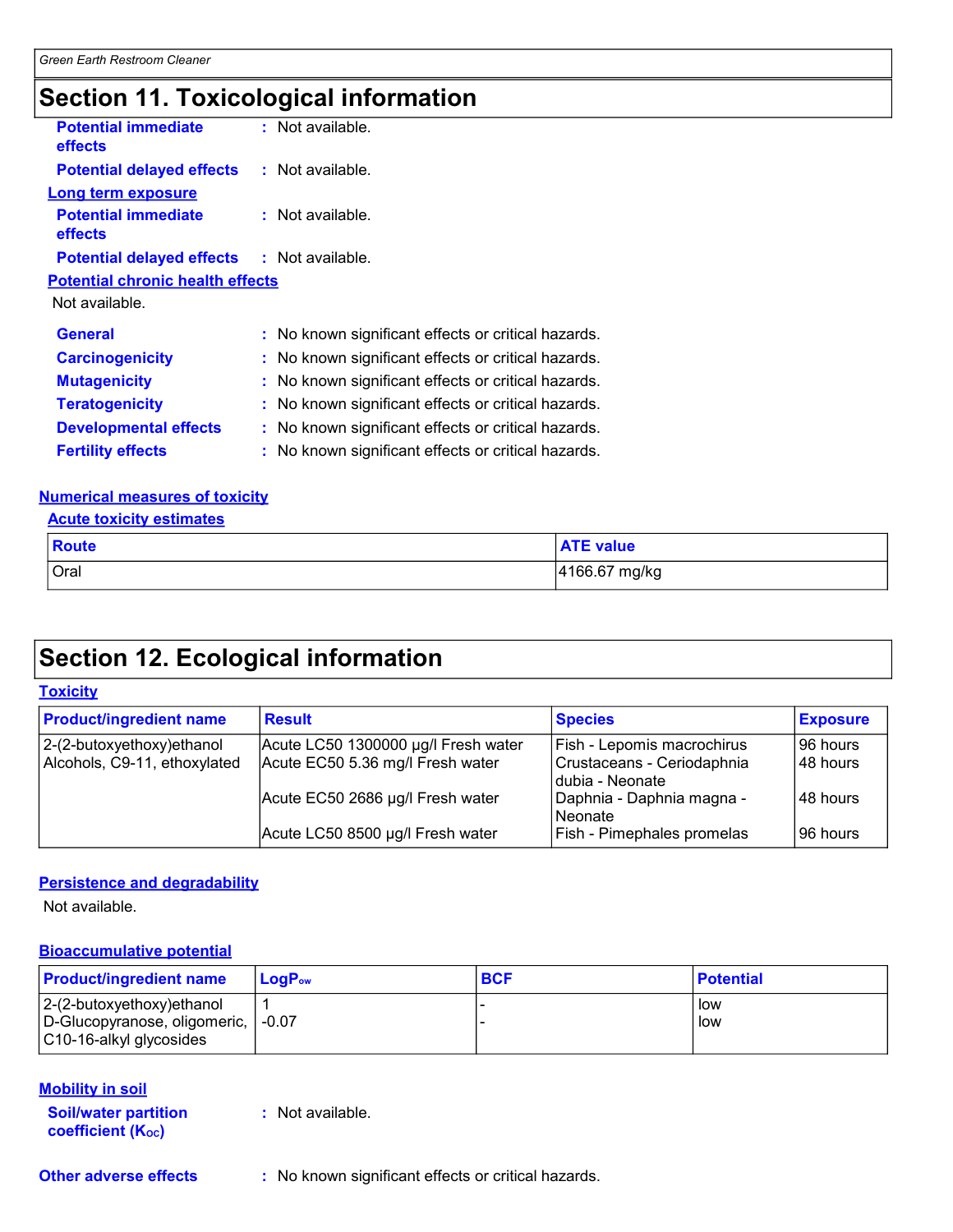### **Section 13. Disposal considerations**

**Disposal methods** 

: The generation of waste should be avoided or minimized wherever possible. Disposal of this product, solutions and any by-products should at all times comply with the requirements of environmental protection and waste disposal legislation and any regional local authority requirements. Dispose of surplus and non-recyclable products via a licensed waste disposal contractor. Waste should not be disposed of untreated to the sewer unless fully compliant with the requirements of all authorities with jurisdiction. Waste packaging should be recycled. Incineration or landfill should only be considered when recycling is not feasible. This material and its container must be disposed of in a safe way. Care should be taken when handling emptied containers that have not been cleaned or rinsed out. Empty containers or liners may retain some product residues. Avoid dispersal of spilled material and runoff and contact with soil, waterways, drains and sewers.

### **Section 14. Transport information**

|                                                                                                                                                                                                                                                                                                                                                                                                              | <b>DOT</b><br><b>Classification</b> | <b>TDG</b><br><b>Classification</b>                                        | <b>Mexico</b><br><b>Classification</b>                                     | <b>ADR/RID</b>                                                             | <b>IMDG</b>                                                                | <b>IATA</b>                                                                |
|--------------------------------------------------------------------------------------------------------------------------------------------------------------------------------------------------------------------------------------------------------------------------------------------------------------------------------------------------------------------------------------------------------------|-------------------------------------|----------------------------------------------------------------------------|----------------------------------------------------------------------------|----------------------------------------------------------------------------|----------------------------------------------------------------------------|----------------------------------------------------------------------------|
| <b>UN number</b>                                                                                                                                                                                                                                                                                                                                                                                             | Not regulated.                      | <b>UN3265</b>                                                              | <b>UN3265</b>                                                              | <b>UN3265</b>                                                              | <b>UN3265</b>                                                              | <b>UN3265</b>                                                              |
| <b>UN proper</b><br>shipping name                                                                                                                                                                                                                                                                                                                                                                            |                                     | Corrosive<br>liquid, acidic,<br>organic, n.o.s.<br>(urea<br>hydrochloride) | Corrosive<br>liquid, acidic,<br>organic, n.o.s.<br>(urea<br>hydrochloride) | Corrosive<br>liquid, acidic,<br>organic, n.o.s.<br>(urea<br>hydrochloride) | Corrosive<br>liquid, acidic,<br>organic, n.o.s.<br>(urea<br>hydrochloride) | Corrosive<br>liquid, acidic,<br>organic, n.o.s.<br>(urea<br>hydrochloride) |
| <b>Transport</b><br>hazard class(es)                                                                                                                                                                                                                                                                                                                                                                         |                                     | 8                                                                          | 8                                                                          | $\bf 8$                                                                    | 8                                                                          | 8                                                                          |
| <b>Packing group</b>                                                                                                                                                                                                                                                                                                                                                                                         |                                     | III                                                                        | III                                                                        | $\mathbf{III}$                                                             | $\mathbf{III}$                                                             | III                                                                        |
| <b>Environmental</b><br>hazards                                                                                                                                                                                                                                                                                                                                                                              | No.                                 | No.                                                                        | No.                                                                        | No.                                                                        | No.                                                                        | No.                                                                        |
| <b>Additional information</b><br><b>TDG Classification</b><br>: Product classified as per the following sections of the Transportation of Dangerous<br>Goods Regulations: 2.40-2.42 (Class 8).<br>Special precautions for user : Transport within user's premises: always transport in closed containers that are<br>upright and secure. Ensure that persons transporting the product know what to do in the |                                     |                                                                            |                                                                            |                                                                            |                                                                            |                                                                            |
| event of an accident or spillage.<br><b>Transport in bulk according</b><br>: Not available.                                                                                                                                                                                                                                                                                                                  |                                     |                                                                            |                                                                            |                                                                            |                                                                            |                                                                            |

to Annex II of MARPOL and

the **IBC** Code

### **Section 15. Regulatory information**

| <b>U.S. Federal regulations</b>                                                   | $\therefore$ TSCA 8(a) PAIR: 2-(4-tert-butylbenzyl) propional dehy de |
|-----------------------------------------------------------------------------------|-----------------------------------------------------------------------|
|                                                                                   | <b>TSCA 8(a) CDR Exempt/Partial exemption: Not determined</b>         |
| <b>Clean Air Act Section 112</b><br>(b) Hazardous Air<br><b>Pollutants (HAPS)</b> | : Listed                                                              |
| <b>Clean Air Act Section 602</b><br><b>Class I Substances</b>                     | : Not listed                                                          |
| <b>Clean Air Act Section 602</b>                                                  | : Not listed                                                          |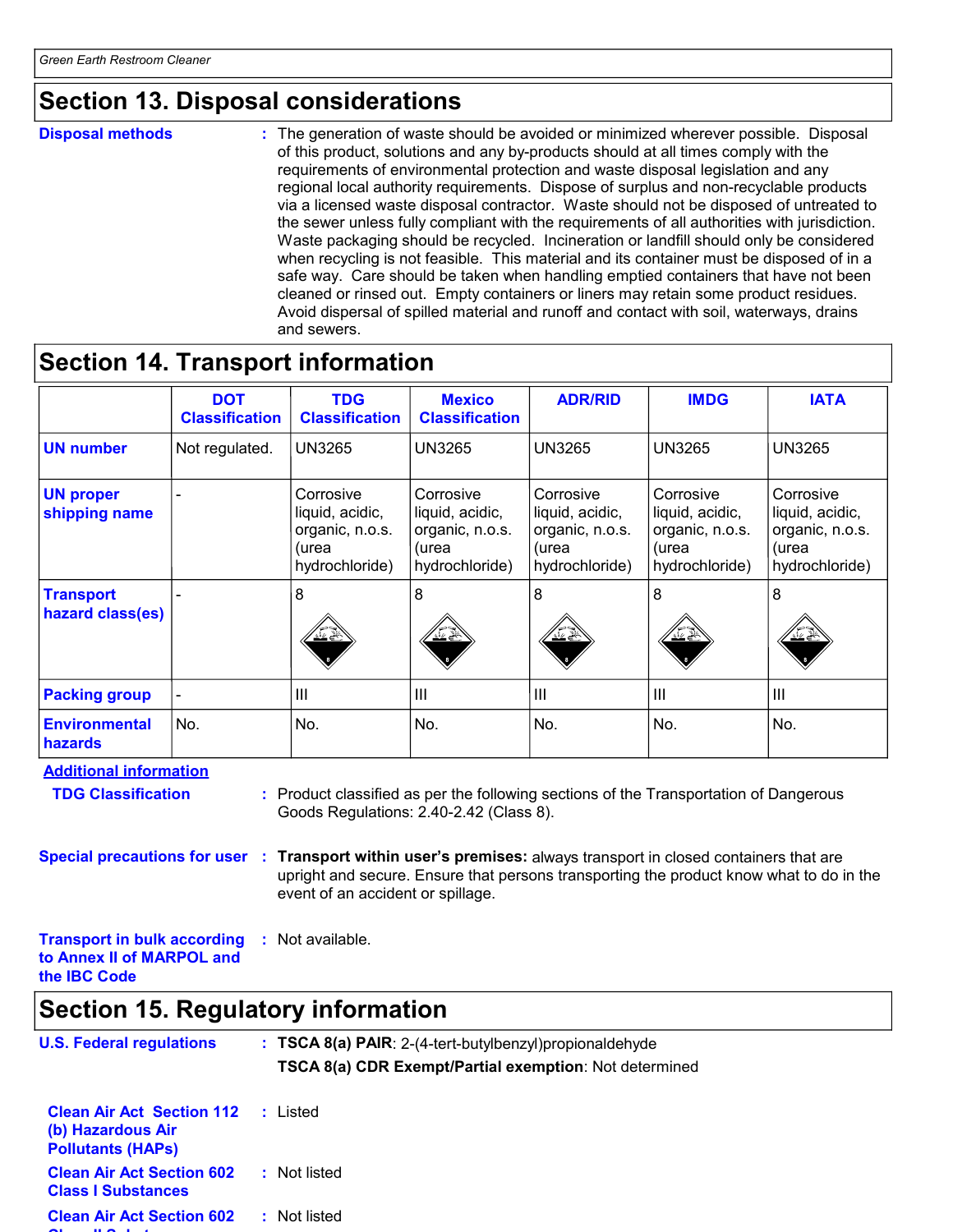### **Section 15. Regulatory information**

**DEA List I Chemicals** (Precursor Chemicals) : Not listed

**DEA List II Chemicals (Essential Chemicals)**  : Not listed

#### **SARA 302/304**

#### **Composition/information on ingredients**

|                     |               |            | <b>SARA 302 TPQ</b> |           | <b>SARA 304 RQ</b> |                          |
|---------------------|---------------|------------|---------------------|-----------|--------------------|--------------------------|
| <b>Name</b>         | $\frac{9}{6}$ | <b>EHS</b> | (lbs)               | (gallons) | (lbs)              | (gallons)                |
| l chloroacetic acid | ≤0.1          | Yes.       | 100/10000           |           | 100                | $\overline{\phantom{a}}$ |

**SARA 304 RQ** 

: 8000000 lbs / 3632000 kg [930623.6 gal / 3522793.4 L]

**SARA 311/312 Classification** 

: SKIN CORROSION - Category 1 SERIOUS EYE DAMAGE - Category 1

#### **Composition/information on ingredients**

| <b>Name</b>                                                                                                                                                                                                                | $\frac{9}{6}$         | <b>Classification</b>                                                                                                                                                                   |
|----------------------------------------------------------------------------------------------------------------------------------------------------------------------------------------------------------------------------|-----------------------|-----------------------------------------------------------------------------------------------------------------------------------------------------------------------------------------|
| urea hydrochloride                                                                                                                                                                                                         | $≥10 - 25$            | CORROSIVE TO METALS - Category 1<br><b>ACUTE TOXICITY (oral) - Category 4</b><br>SERIOUS EYE DAMAGE - Category 1                                                                        |
| 2-(2-butoxyethoxy) ethanol<br>Alcohols, C9-11, ethoxylated<br>D-Glucopyranose, oligomeric,<br>C10-16-alkyl glycosides<br>1-Propanaminium, 3-amino-N-<br>(carboxymethyl)-N,N-dimethyl-,<br>N-coco acyl derivs., hydroxides, | ≤5<br>≤3<br>≤3<br>וצ≥ | <b>EYE IRRITATION - Category 2A</b><br><b>EYE IRRITATION - Category 2A</b><br>SKIN IRRITATION - Category 2<br>SERIOUS EYE DAMAGE - Category 1<br><b>SERIOUS EYE DAMAGE - Category 1</b> |
| inner salts                                                                                                                                                                                                                |                       |                                                                                                                                                                                         |

#### **SARA 313**

|                                           | <b>Product name</b>        | <b>CAS number</b> | $\frac{9}{6}$ |
|-------------------------------------------|----------------------------|-------------------|---------------|
| <b>Form R - Reporting</b><br>requirements | 2-(2-butoxyethoxy) ethanol | $112 - 34 - 5$    | ≤5            |
| <b>Supplier notification</b>              | 2-(2-butoxyethoxy) ethanol | $112 - 34 - 5$    | .≤5           |

SARA 313 notifications must not be detached from the SDS and any copying and redistribution of the SDS shall include copying and redistribution of the notice attached to copies of the SDS subsequently redistributed.

#### **State regulations**

| <b>Massachusetts</b> | : None of the components are listed.                                                         |  |  |
|----------------------|----------------------------------------------------------------------------------------------|--|--|
| New York             | : None of the components are listed.                                                         |  |  |
| <b>New Jersey</b>    | : The following components are listed: GLYCOL ETHERS<br>: None of the components are listed. |  |  |
| <b>Pennsylvania</b>  |                                                                                              |  |  |
| Asillands Board AP   |                                                                                              |  |  |

<u>California Prop. 65</u>

This product does not require a Safe Harbor warning under California Prop. 65.

#### **International regulations**

**Chemical Weapon Convention List Schedules I, II & III Chemicals** 

Not listed.

#### **Montreal Protocol**

Not listed.

**Stockholm Convention on Persistent Organic Pollutants** 

Not listed.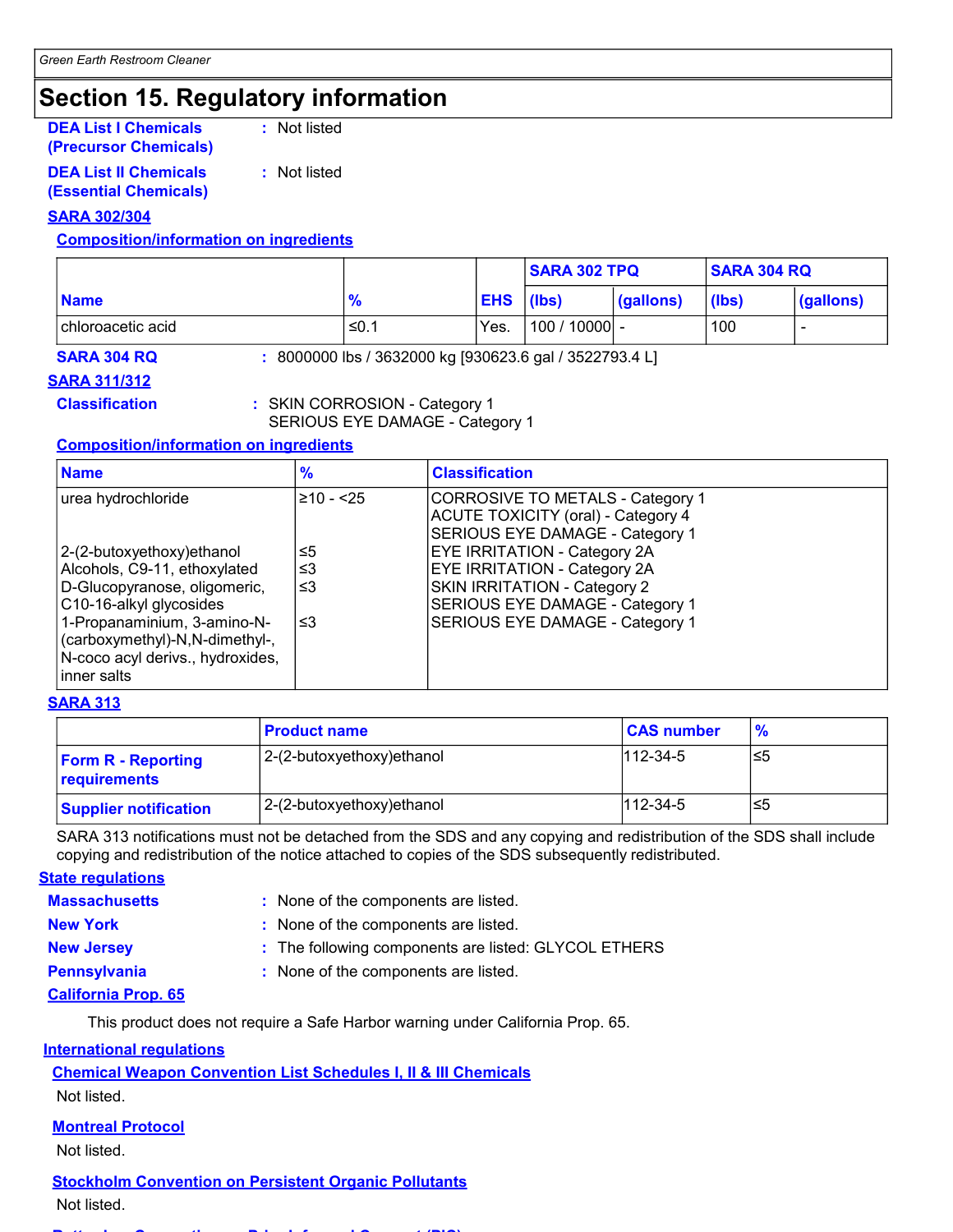### **Section 15. Regulatory information**

#### Not listed.

#### **UNECE Aarhus Protocol on POPs and Heavy Metals** Not listed

| Inventory list           |                                                                                      |
|--------------------------|--------------------------------------------------------------------------------------|
| <b>Australia</b>         | : All components are listed or exempted.                                             |
| <b>Canada</b>            | : Not determined.                                                                    |
| <b>China</b>             | : All components are listed or exempted.                                             |
| <b>Europe</b>            | : At least one component is not listed.                                              |
| <b>Japan</b>             | : Japan inventory (ENCS): Not determined.<br>Japan inventory (ISHL): Not determined. |
| <b>Malaysia</b>          | : Not determined                                                                     |
| <b>New Zealand</b>       | : Not determined.                                                                    |
| <b>Philippines</b>       | : All components are listed or exempted.                                             |
| <b>Republic of Korea</b> | All components are listed or exempted.                                               |
| <b>Taiwan</b>            | : Not determined.                                                                    |
| <b>Thailand</b>          | : At least one component is not listed.                                              |
| <b>Turkey</b>            | : Not determined.                                                                    |
| <b>United States</b>     | : All components are listed or exempted.                                             |
| <b>Viet Nam</b>          | Not determined.                                                                      |

### **Section 16. Other information**

#### **Hazardous Material Information System (U.S.A.)**



Caution: HMIS® ratings are based on a 0-4 rating scale, with 0 representing minimal hazards or risks, and 4 representing significant hazards or risks. Although HMIS® ratings and the associated label are not required on SDSs or products leaving a facility under 29 CFR 1910.1200, the preparer may choose to provide them. HMIS® ratings are to be used with a fully implemented HMIS® program. HMIS® is a registered trademark and service mark of the American Coatings Association, Inc.

The customer is responsible for determining the PPE code for this material. For more information on HMIS® Personal Protective Equipment (PPE) codes, consult the HMIS® Implementation Manual.

**National Fire Protection Association (U.S.A.)** 



Reprinted with permission from NFPA 704-2001, Identification of the Hazards of Materials for Emergency Response Copyright ©1997. National Fire Protection Association. Quincy. MA 02269. This reprinted material is not the complete and official position of the National Fire Protection Association, on the referenced subject which is represented only by the standard in its entirety.

Copyright ©2001, National Fire Protection Association, Quincy, MA 02269. This warning system is intended to be interpreted and applied only by properly trained individuals to identify fire, health and reactivity hazards of chemicals. The user is referred to certain limited number of chemicals with recommended classifications in NFPA 49 and NFPA 325, which would be used as a guideline only. Whether the chemicals are classified by NFPA or not, anyone using the 704 systems to classify chemicals does so at their own risk.

#### Procedure used to derive the classification